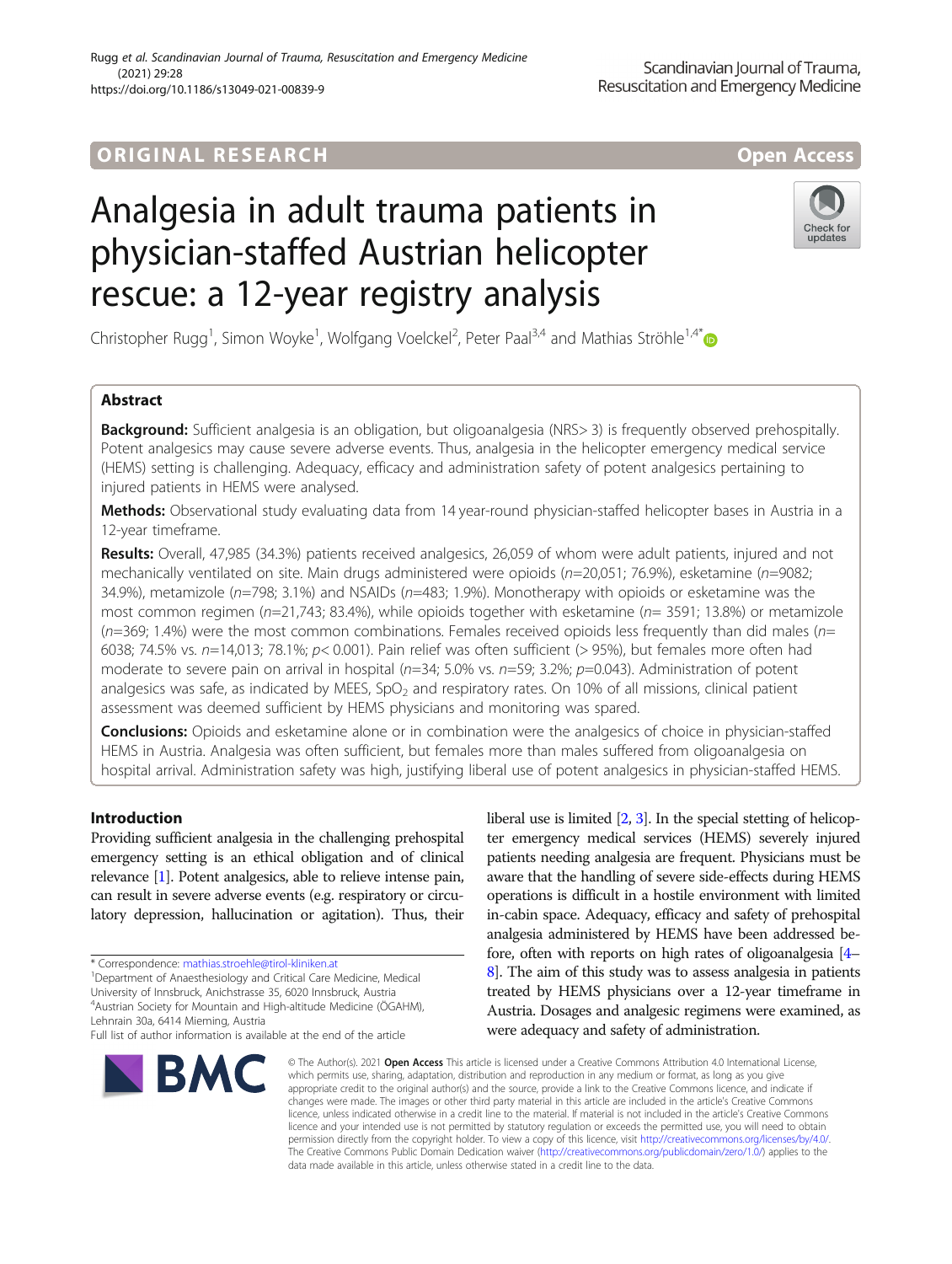# Materials and methods

This retrospective study was approved by the Ethics Committee of the Medical University of Innsbruck (AN2015–0068 347/4.13393/5.20) and was registered with Clinical Trials (NCT03760302). In Austria the ÖAMTC (Austrian Automobile, Motorcycle and Touring Club) runs 17 year-round helicopter bases. The HEMS team consists of a pilot, a physician (advanced life support (ALS)-certified with several years of clinical practice, most commonly in anaesthesiology and intensive care medicine) and an emergency medical technician with basic life support and mountain rescue skills. After completing a rescue mission, emergency physicians transfer data from their handwritten medical report to a standardized digital database intended for medical documentation and billing purposes. Analysis of this database was performed for a 12-year timeframe from 01/01/2006 to 31/12/2017. Two helicopter bases were excluded for reasons of data protection restrictions, and one helicopter program was launched in May 2020. Consequently, this analysis drew on nationwide data from 14 yearround helicopter bases. The flow chart for the study is outlined in [Fig. A1.](#page-7-0)

Data obtained included date, time, helicopter base, type of accident or emergency, sex, age in groups, injury pattern, severity and region of injuries, medication and interventions performed by the emergency team. With regard to emergency classifications, mountain accidents were analysed separately.

The largest group of other accidents included work, road traffic and home and leisure accidents. Pain was scaled as no pain, mild pain (Numeric Rating Scale (NRS)  $\leq$ 3), and *moderate to severe pain* (NRS > 3). With regard to analgesics, opioids mainly included fentanyl, piritramide, morphine and also seldomly tramadol, nalbuphine, sufentanil and remifentanil. NSAIDs administered included aspirin, mefenamic acid, diclofenac and ketoprofen.

Age documentation was performed in 5- to 10-year scales. With regard to expected weight and required dosages, patients at least 15 years of age were enrolled in the study. When medication dosage was missing or not given accurately, only the type of medication was analysed. Severity and progress of the patient's condition were evaluated using NACA (National Advisory Committee for Aeronautics) scoring and the voluntarily documented MEES (Mainz Emergency Evaluation Score including four categories for Glasgow Coma Scale, heart and breathing rate, cardiac rhythm, pain, blood pressure and peripheral oxygen saturation  $(SpO<sub>2</sub>))$  [[9,](#page-7-0) [10\]](#page-7-0).

Data are presented as median and interquartile range or count and percentage, as appropriate. The Chi-square test was performed to detect group differences in frequencies, and the Mann-Whitney U test for group differences in continuous data. Data were stored with Excel 2019 (Microsoft, Seattle, WA, USA) and processed with RStudio version 1.2.5001 (RStudio, Inc., Boston, MA, USA).

# Results

### Demographics and general emergency characteristics

A total of 176,056 HEMS operations were analysed. Primary missions made up 139,831. Of these, analgesics were administered in 47,985 (34.3%) cases. Exclusion of patients under 15 years of age, uninjured or mechanically ventilated on site resulted in 26,059 patients for further analysis ([Fig. A1\)](#page-7-0). Sex was analysed separately, resulting in 17,950 males and 8103 females. General emergency characteristics are depicted in Table [1](#page-2-0).

The adult age group most affected by frequency was the 40- to 59-year-olds. General injury localizations as well as number of affected body regions per patient are depicted in Table [1](#page-2-0). With respect to injury severity, the median National Advisory Committee for Aeronautics (NACA) score was  $4(3-4)$  for males and  $3(3-4)$  for females, with a total of 12,239 (47.0%) patients suffering potentially life-threatening injuries as classified by a NACA score  $\geq 4$ .

## Analgesics commonly used

Analgesics commonly used are presented as frequencies and median dosages in Table [2](#page-3-0). Figure [1](#page-3-0) presents analgesics administered dependent on injury localization, and Table [3](#page-3-0) shows analgesic regimens in terms of number of analgesic substance classes administered and commonly used combinations.

In males, opioids were administered in 78.1%, esketamine in 34.2%; in females, opioids were administered in 74.5% ( $p$ < 0.001), esketamine in 36.3% ( $p$ = 0.002) of all cases (Table [1](#page-2-0)). Sorted by frequency of administration, opioids included mainly fentanyl, piritramide and morphine (Table [2\)](#page-3-0). Opioids were given in a high percentage of patients regardless of injury localization (Fig. [1](#page-3-0)). Additional or alternative administration of esketamine was performed less often for head or spine injuries and was more pronounced in pelvic and lower limb injuries. Regarding analgesic combination therapies, 83.2% of male and 84.0% of female patients received one, 16.6 and 15.8% two and merely 0.2% of female and male patients were given three different substance classes (Table [3](#page-3-0)). While approximately 81% of patients (regardless of sex) received opioids or esketamine only, the most common combinations were opioids with esketamine (males: 14.0%; females: 13.2%), opioids with metamizole (1.4%; 1.3%) and opioids with NSAIDs (0.8%; 0.7%). Median doses were 0.2 mg of fentanyl, 7.5 mg of piritramide, 5 mg or 10 mg of morphine and 25 mg or 30 mg of esketamine.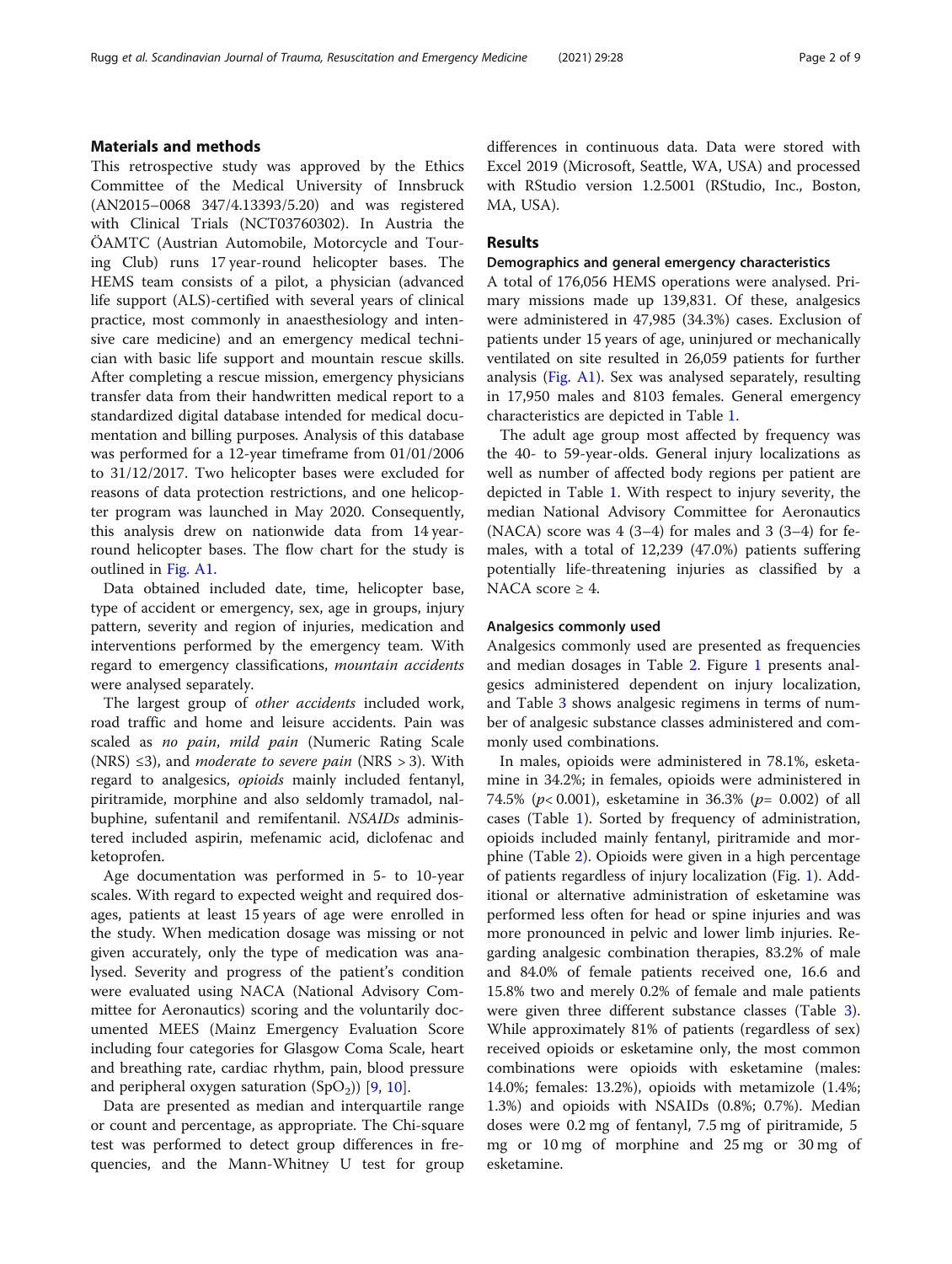|                                  | Adults ( $\geq 15$ yrs)n= 26,059 n (%) |                       |
|----------------------------------|----------------------------------------|-----------------------|
|                                  | Male n= 17,950 (68.9)                  | Female $n=8103(31.1)$ |
| Age (years)                      |                                        |                       |
| $15 - 19$                        | 1679 (9.4)                             | 793 (9.8)             |
| $20 - 39$                        | 5916 (33.0)                            | 1940 (23.9)           |
| $40 - 59$                        | 6788 (37.8)                            | 2912 (35.9)           |
| $60 - 79$                        | 3180 (17.7)                            | 1799 (22.2)           |
| > 80                             | 387 (2.2)                              | 659 (8.1)             |
| Emergency classification         |                                        |                       |
| Accident (mountain)              | 5063 (28.2)                            | 3265 (40.3)           |
| Accident (other)                 | 12,444 (69.3)                          | 4531 (55.9)           |
| Other                            | 443 (2.5)                              | 306 (3.8)             |
| Analgesics used                  |                                        |                       |
| Opioids                          | 14,013 (78.1)                          | 6038 (74.5)           |
| Esketamine                       | 6144 (34.2)                            | 2938 (36.3)           |
| Metamizole                       | 516 (2.9)                              | 282 (3.5)             |
| $NSAIDs+$                        | 323 (1.8)                              | 160(2.0)              |
| NACA Score as median (IQR)       | $4(3-4)$                               | $3(3-4)$              |
| Injury localizations per patient |                                        |                       |
| $\mathbf{1}$                     | 9776 (54.5)                            | 5089 (62.8)           |
| $2 - 3$                          | 7072 (39.4)                            | 2645 (32.6)           |
| > 3                              | 1065(5.9)                              | 356 (4.4)             |
| Injury localizations             |                                        |                       |
| Head                             | 4901 (27.3)                            | 1858 (23.0)           |
| Spine                            | 4228 (23.6)                            | 1729 (21.3)           |
| Chest                            | 4423 (24.6)                            | 1403 (17.3)           |
| Abdomen                          | 1537 (8.6)                             | 546 (6.7)             |
| Pelvis                           | 1023 (5.7)                             | 411(5.1)              |
| Upper limb                       | 7022 (39.1)                            | 2479 (30.6)           |
| Lower limb                       | 8011 (44.6)                            | 4367 (53.9)           |
| Injury types                     |                                        |                       |
| Fracture                         | 12,791 (71.3)                          | 6054 (74.7)           |
| Contusion                        | 5930 (33.0)                            | 2424 (29.9)           |
| Soft tissue                      | 6026 (33.6)                            | 1933 (23.9)           |
| Traumatic brain injury           | 2871 (16.0)                            | 1065 (13.1)           |
| Internal organs                  | 1125 (6.3)                             | 379 (4.7)             |
| Neurovascular                    | 1055 (5.9)                             | 251(3.1)              |

# <span id="page-2-0"></span>Table 1 General emergency characteristics

 $*$  sex unknown in n=6 cases;  $<sup>+</sup>$  Non-steroidal anti-inflammatory drugs</sup>

Adequacy and administration safety of potent analgesics The following analysis was performed on patients with complete datasets, including documentation on site and on arrival in hospital, leaving 2330 patients for analysis of respiratory items of MEES documentation and 2517 patients for analysis of pain scores.

Figure [2](#page-4-0) illustrates differences in MEES, respiratory rates and  $SpO<sub>2</sub>$  in injured adults between the time when the emergency physician arrives on site and the time when the patient is handed over to the hospital. MEES increased from 24 (23–25) to 26 (25–27) ( $p$ < 0.001). Respiratory rates decreased from 15 (14–17) to 14 (12–15) (p< 0.001). Oxygen saturation improved from 96 (94–98) to 98 (97–99) (p< 0.001). Additional mechanical ventilation requirements during transport were present in only 45 (0.2%) patients.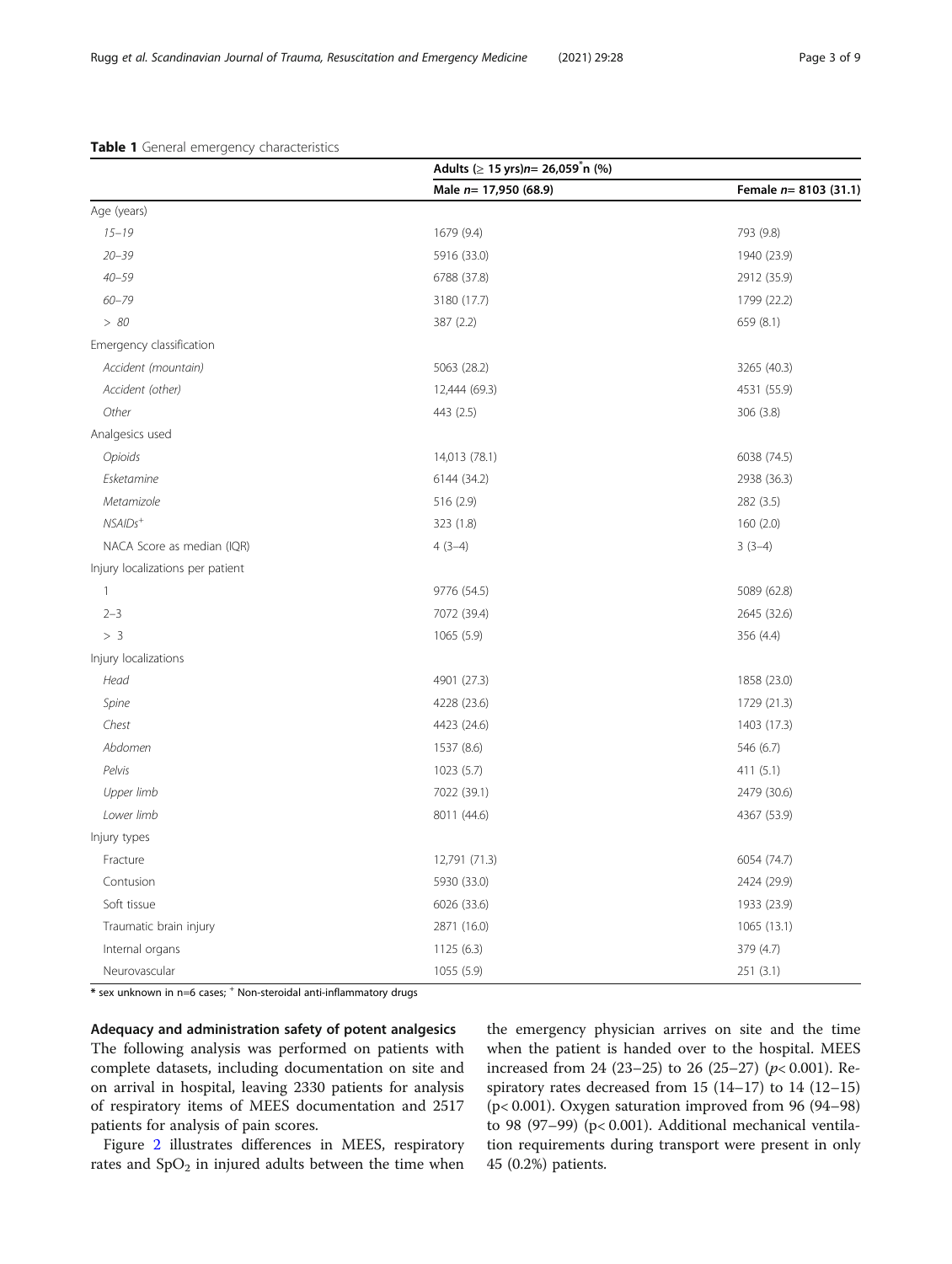|                     | Adults ( $\geq 15$ yrs)n= 26,059 <sup>*</sup> |                        |
|---------------------|-----------------------------------------------|------------------------|
|                     | Male n= 17,950                                | Female $n = 8103$      |
| Fentanyl            |                                               |                        |
| n (%) total         | 8439 (47.0)                                   | 3289 (40.6)            |
| $n$ (%) with dosage | 4267 (50.6)                                   | 1706 (51.9)            |
| Dosage (mg)         | $0.20(0.15 - 0.25)$                           | $0.20$ $(0.10 - 0.25)$ |
| Piritramide         |                                               |                        |
| n (%) total         | 5244 (29.2)                                   | 2559 (31.6)            |
| $n$ (%) with dosage | 2549 (48.6)                                   | 1420 (55.5)            |
| Dosage (mg)         | 7.50 (7.50-15.00)                             | 7.50 (7.50-10.00)      |
| Morphine            |                                               |                        |
| n (%) total         | 384 (2.1)                                     | 195 (2.4)              |
| n (%) with dosage   | 112 (29.2)                                    | 63 (32.3)              |
| Dosage (mg)         | 10.00 (5.00-10.00)                            | 5.00 (5.00-10.00)      |
| Esketamine          |                                               |                        |
| n (%) total         | 6144 (34.2)                                   | 2938 (36.3)            |
| n (%) with dosage   | 2076 (33.8)                                   | 1123 (38.2)            |
| Dosage (mg)         | 25.0 (20.0-50.0)                              | 25.0 (15.0-40.0)       |

\* sex unknown in n= 6 cases

<span id="page-3-0"></span>Table 2 Commonly used analgesics in HEMS operations presented as frequencies and median dosage (IQR)

Table 3 Analgesic therapy regimen for injured patients in HEMS operations

|                             | Adults ( $\geq 15$ yrs)n= 26,059 <sup>*</sup> |                 |
|-----------------------------|-----------------------------------------------|-----------------|
|                             | Male n= 17,950                                | Female $n=8103$ |
| Analgesic substance classes |                                               |                 |
| Monotherapy                 | 14,938 (83.2)                                 | 6805 (84.0)     |
| Dual therapy                | 2972 (16.6)                                   | 1278 (15.8)     |
| Triple therapy              | 40(0.2)                                       | 19(0.2)         |
| Common combinations         |                                               |                 |
| Opioids only                | 11,056 (61.6)                                 | 4781 (59.0)     |
| Esketamine only             | 3539 (19.7)                                   | 1818 (22.4)     |
| Opioids + esketamine        | 2520 (14.0)                                   | 1071 (13.2)     |
| Opioids + metamizole        | 260(1.4)                                      | 109(1.3)        |
| Metamizole only             | 199 (1.1)                                     | 133 (1.6)       |
| $NSAIDs+ only$              | 141 (0.8)                                     | 72 (0.9)        |
| $Opoids + NSAIDS+$          | 136 (0.8)                                     | 57 (0.7)        |

unknown in n= 6 cases; <sup>+</sup> Non-steroidal anti-inflammatory drugs

At the same time, documented pain decreased with respect to the two observed timepoints (Fig. [3\)](#page-4-0). Regarding gender differences, no significant difference was detected in patients with moderate to severe pain on arrival of the emergency physician (male: 87.1% vs. female: 89.4%;  $p=$  0.137), but after treatment and on arrival at hospital females more often suffered from moderate to severe

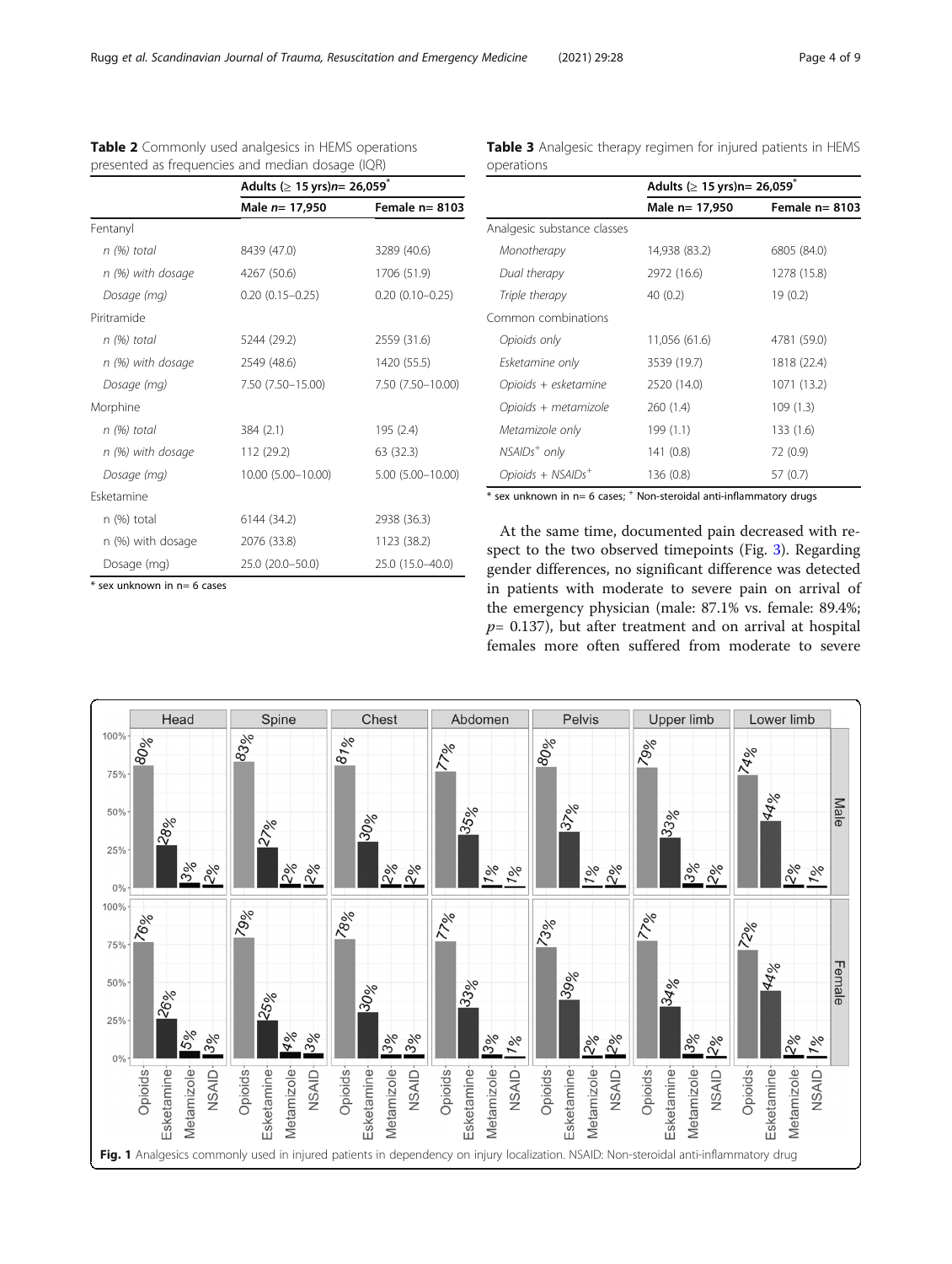<span id="page-4-0"></span>

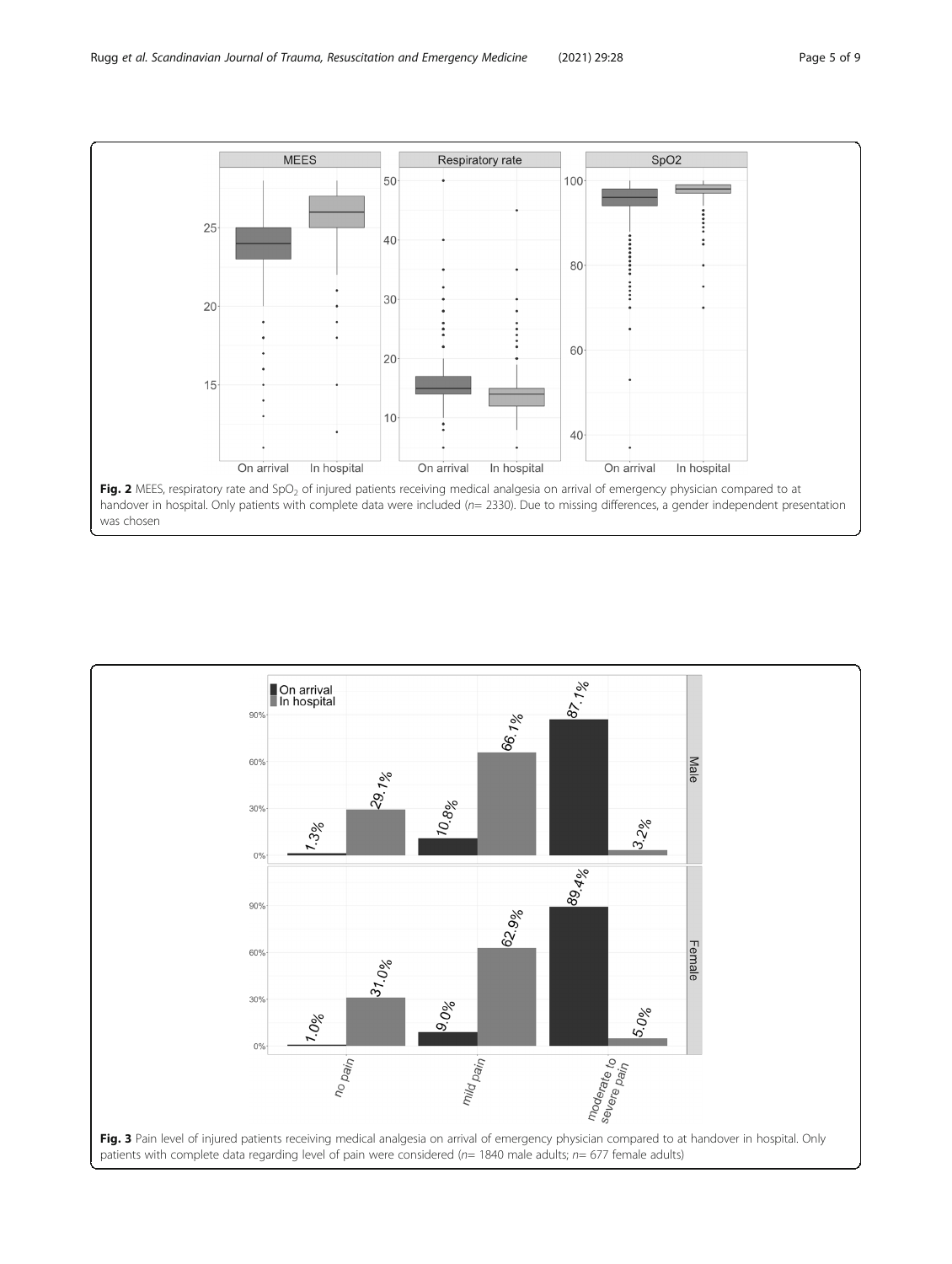pain (male: 3.2% vs. female: 5%;  $p=$  0.043). The fraction suffering no or mild pain increased significantly.

We identified 2723 missions (10%) conducted without technical monitoring such as pulse oximetry, ECG or blood pressure. The majority of patients were male  $(n=$ 1724; 63.3%), younger (15-39a: n=1160; 42.6%), orientated  $(n=1877; 91.9%)$  and with moderate to severe pain  $(n=2393; 87.9%)$  from fractures  $(n=2199; 80.8%)$  to the upper or lower limb  $(n=2466; 90.6%)$ . Regarding emergency classifications, 2023 (74.3%) cases were mountain accidents and 1877 (68.9%) occurred between December and May. Opioids were administered to 2071 (76.1%) patients and esketamine to 913 (33.5%). Median dosages were 0.2 mg fentanyl, 7.5 mg piritramide and 25 mg esketamine.

# **Discussion**

This study focuses on emergency patients  $> 15$  years of age, nearly half of whom received analgesic therapy in a potentially life-threatening condition (NACA > 3). Injuries were predominantly fractures, with the upper or lower extremities most often affected. Main substances administered were opioids (fentanyl > piritramide > morphine) followed by esketamine, metamizole and NSAIDs. With analgesic monotherapy being the most common regimen, males proportionally received opioids more often than did females. Following opioids or esketamine only, opioids with esketamine or opioids with metamizole were the most common combination therapies. As shown by the development of MEES, respiratory rates, oxygen saturation and the non-necessity of mechanical ventilation during transport, application of potent analgesics was very safe in the described setting. A total of 10% of the analysed HEMS operations were performed without technical monitoring which could be due to various reasons like short transportation time, cold weather and winter clothes, technical rescue operations or even patient's medical condition. Regarding pain relief, a higher fraction of females still had moderate to severe pain on hospital arrival. In total, pain levels decreased significantly, and administration seemed safe, thus justifying the liberal use of potent analgesics in HEMS.

This study presents a large retrospective analysis of a nationwide registry covering 14 physician-staffed helicopter bases in Austria over a 12-year timeframe. To date, only few studies of this size have been published on prehospital analgesia in HEMS.

## Demographics and general emergency characteristics

Current publications on analgesia in HEMS originate in the combat setting, in particular with the U.S. armed forces in Afghanistan  $[11–14]$  $[11–14]$  $[11–14]$  $[11–14]$ . Affected patients were primarily young male soldiers who suffered acute trauma

due to blast or penetrating injuries. Civilian HEMS operations report data from Europe [[3](#page-7-0)–[6](#page-7-0), [15,](#page-7-0) [16](#page-7-0)] and also Australia [\[8](#page-7-0)]. The data analysed show that 34.3% of patients received analgesic therapy. This compares with the figures reported for HEMS operations in Victoria, Australia (89%) [[8\]](#page-7-0), Germany (79%) [\[4](#page-7-0)], Switzerland (57–84%) [[15,](#page-7-0) [17\]](#page-7-0). Regarding ground-based EMS, two studies from Europe reported a percentage of 48% of all patients [\[2](#page-7-0), [3\]](#page-7-0), whereas merely 3% of all trauma patients in a South African study received any kind of analgesic medication [\[18](#page-7-0)]. As shown in other studies conducted in Austria, a high density of HEMS in combination with a mountainous landscape often prompts airborne rescue of merely mildly or even non-injured patients [\[19,](#page-7-0) [20](#page-7-0)]. This can also be seen from our data, where a total of 44.6% of all HEMS operations were classified as NACA  $\leq$  3. This may explain the rather small percentage of patients receiving analgesia in this study.

#### Analgesics commonly used

Analgesia administered during EMS may vary depending on type (HEMS/ EMS) and staffing (e.g. paramedic vs. physician) including the training level of the providers (anaesthesiologist vs. general practitioner, specialist vs. trainee, BLS vs. ALS provider, clinical experience). In systems with a large volume of emergency operations staffed at most with BLS/ILS providers, administration of i.v. analgesics is limited  $[18]$  $[18]$  $[18]$ . Nitrous oxide can be an option, but is mainly used in some English-speaking countries [\[18](#page-7-0)]. Another inhalational analgesic is lowdose methoxyflurane [[21,](#page-7-0) [22](#page-8-0)]. Despite its undeniable advantages, as in quick, easy and safe administration also by non-physicians, its distribution seems very limited up to date (e.g. Australia, Italy). Moreover, as also confirmed in this study, opioids and ketamine/ esketamine predominate in the prehospital management of moderate to severe pain  $[2-5, 11-14]$  $[2-5, 11-14]$  $[2-5, 11-14]$  $[2-5, 11-14]$  $[2-5, 11-14]$  $[2-5, 11-14]$  $[2-5, 11-14]$  $[2-5, 11-14]$ . Whether racemic ketamine or its S-enantiomer esketamine is preferred depends mainly on country-specific regulations. When comparing the two, consideration of different dosing requirements is important. As shown in a study on analgesia in HEMS in Switzerland, ketamine was preferably used by anaesthetists [[17\]](#page-7-0). The high proportion of Austrian emergency physicians also being anaesthetists also explains the rather high rate of esketamine use in this study. In detail, the presented data were able to show high use of opioids over all injury localizations and the predominant use of esketamine in injuries affecting the upper and lower limbs including the pelvis. Fortunately, the administration of these potent analgesics is not limited to physicians, at least in some countries. Albeit median doses are somewhat higher in this physician-staffed service, paramedics can effectively and safely administer opioids and ketamine [\[8](#page-7-0), [23](#page-8-0)–[27](#page-8-0)].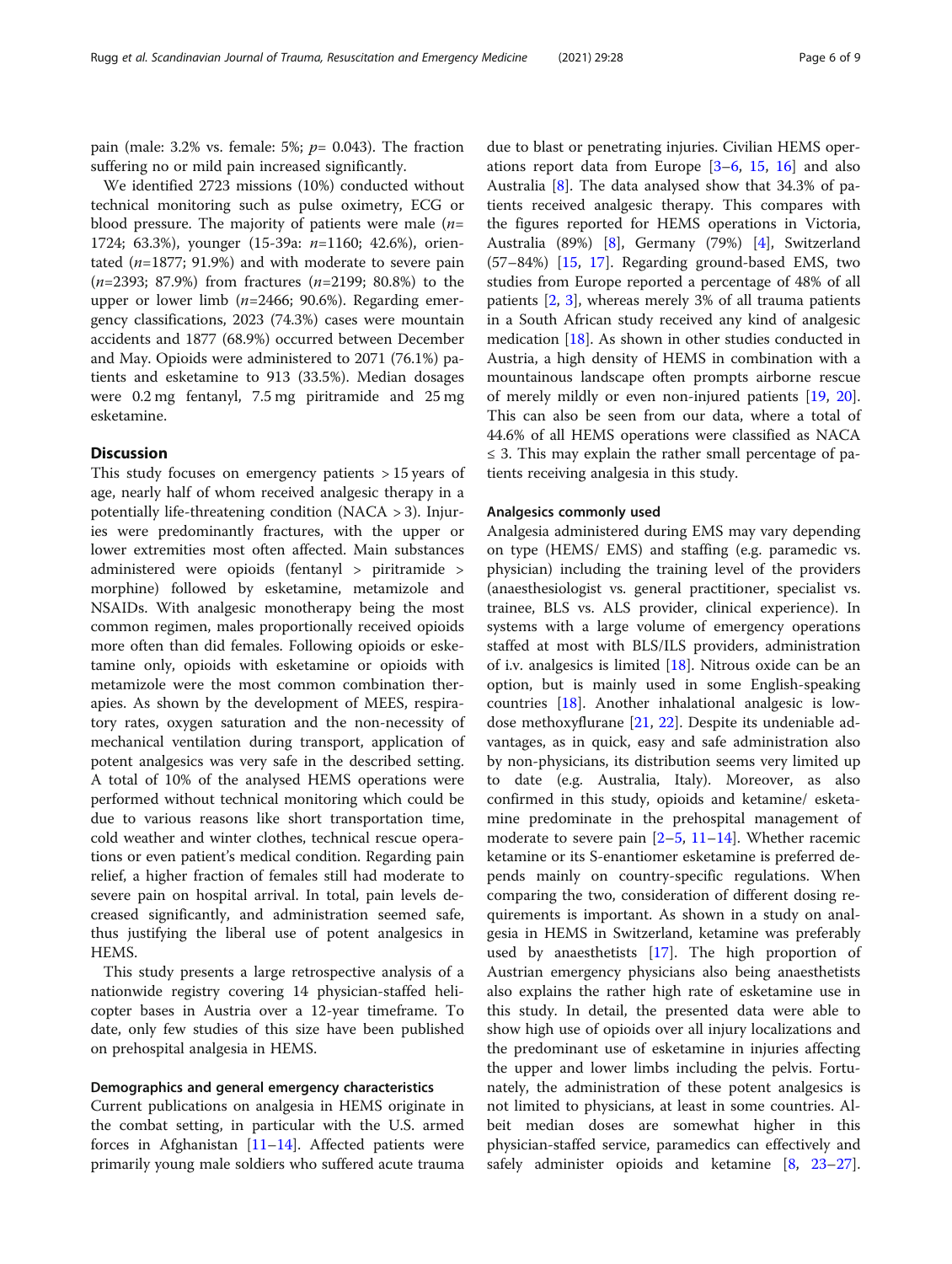Furthermore, dose differences are not only present interbut also intra-professionally as demonstrated by a study from a physician-staffed EMS in Germany, which showed differences in pain treatment between surgeons and anaesthesiologists, particularly regarding opioids [[28\]](#page-8-0). Ketamine has been described as being safe and effective alone – even as effective as an alternative opioid – and also as being able to reduce opioid requirements when used in combination with opioids [\[26](#page-8-0), [29,](#page-8-0) [30](#page-8-0)]. After opioids or esketamine administered alone, the by far most commonly administered combination therapy in the presented study was an opioid with esketamine, followed by a combination of an opioid with metamizole.

# Adequacy and application safety of potent analgesics for injured patients during HEMS operations

Moderate to severe pain is a frequent finding in the prehospital care of emergency patients [[8,](#page-7-0) [17](#page-7-0), [31\]](#page-8-0). So is the rate of inadequate pain treatment, also described as oligoanalgesia (18–58%) [[4](#page-7-0)–[6,](#page-7-0) [24\]](#page-8-0).

While the absence of analgesic administration as well as a higher NACA Score and NRS on site have unsurprisingly been described as risk factors for insufficient pain management, the same is unexpect-edly also true of treatment by a female physician [[6](#page-7-0)]. Although perceived oligoanalgesia rates were the same, emergency physicians improved quality of analgesia by providing a substantially higher NRS reduction than did paramedics in a study from Switzerland [[2\]](#page-7-0). As higher doses of fentanyl administered in a paramedic setting have been shown to relieve pain better [[23](#page-8-0)], the observed benefits might be due to deliberately increased dosages in physicianstaffed settings, as also seen in this study. Ketamine has been shown to be safe, when administered alone or in combination with opioids, with no loss of consciousness, oxygen desaturation or clinically significant emergence reactions occurring [[7,](#page-7-0) [27,](#page-8-0) [30](#page-8-0)]. Ketamine alone seems to have fewer side-effects than morphine alone, but the combination of both has more side-effects than morphine alone [\[32\]](#page-8-0). Albeit a commonly used combination therapy, the administration of ketamine with morphine has also not been recommended because of uncertainties regarding safety [\[32](#page-8-0), [33](#page-8-0)]. Adverse events due to analgesic medications are not easy to discriminate in an emergency and sometimes austere situation. With regard to potent analgesics as in opioids or esketamine, the most feared and clinically important side-effect is certainly a possible respiratory depression. Comparison of the need for additional mechanical ventilation during transport as well as clinical scores (MEES), surrogates for sufficient respiration  $(SpO<sub>2</sub>)$ ,

respiratory rate) and levels of pain on arrival of the emergency physician and at the time of handover in hospital led us to conclude that the analgesics administered in this study were safe and adequate. The percentage of patients suffering from moderate to severe pain unmistakably decreased from over 87% to under 5%, further justifying liberal use of potent analgesics. Interestingly, while no gender differences were recorded with respect to initially moderate to severe pain, females more often still suffered from moderate to severe pain on arrival in hospital. Documented injury severity was lower in females and, while median analgesic dosages were comparable, decreased opioid but increased esketamine administration was recorded in female adults. Reasons for this difference cannot be derived from the presented data, but this finding stands in contrast to the existing literature, where largely no gender difference or even a female predominance in pain relief is described [\[2,](#page-7-0) [4](#page-7-0)–[6](#page-7-0), [18\]](#page-7-0).

Not previously described is the fact that 10% of the described HEMS missions were conducted without any technical monitoring despite the overwhelming use of opioids and esketamine. These special cases were particularly young, orientated men involved in mountain accidents mainly in winter and suffering from severe pain from fractures to the upper or lower limbs. Obviously, this practice is not uncommon and emergency physicians were not discouraged from administering these potent analgesics in order to relieve severe pain despite the nonavailability or cold-related failure of adequate technical monitoring equipment.

#### Limitations

Although handwritten report forms were primarily documented prospectively and transferred to the digital database in a timely manner and by the emergency physician himself, poor documentation quality is not uncommon in emergency prehospital settings [[23,](#page-8-0) [34](#page-8-0)]. Errors occurring during data transfer might have additionally contributed to this problem. Accurate documentation has been proposed as a quality indicator of physician staffed emergency medical service [[35\]](#page-8-0) but the mean proportion of completely documented cases often remains low, as seen in a recent Nordic study on HEMS [\[36](#page-8-0)]. Comparing to proportions of 25–91% reported by them, merely 9–10% of all cases in this study were completely documented, including MEES, SpO2-values, respiratory rates and pain levels from initial on-site evaluation and hospital admission. A reporting bias can therefore not be excluded. Furthermore, pain levels were documented with an NRS-guided scale and not with exact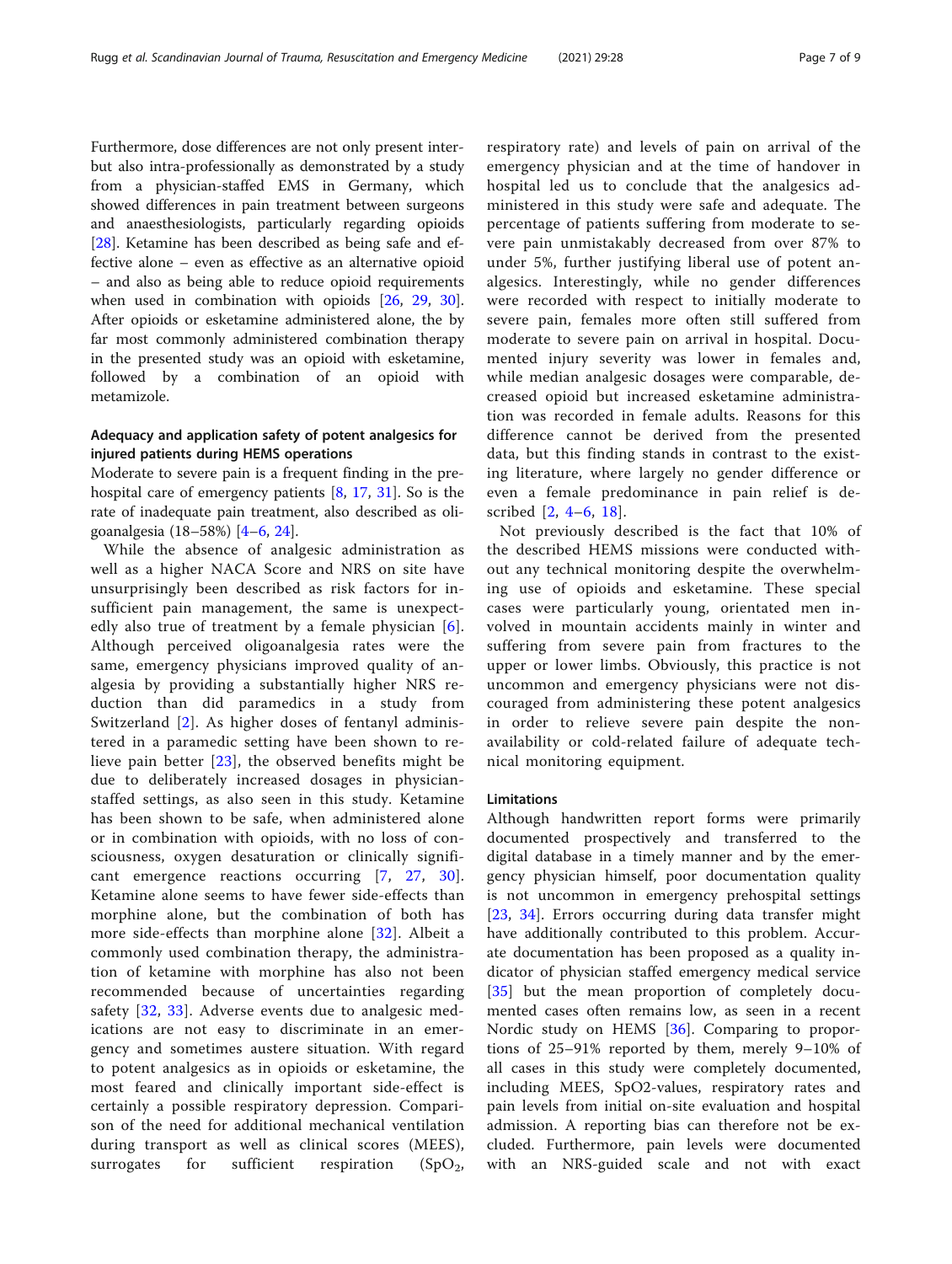<span id="page-7-0"></span>numerical documentation. Detailed analysis of pain reduction (e.g. NRS reduction) was therefore not possible. Furthermore, data analysis in general was conducted retrospectively.

# Conclusion

Opioids and esketamine were frequently administered in physician-staffed HEMS. Analgesia was largely sufficient, with females more often suffering from oligoanalgesia (NRS> 3) on hospital arrival. Administration safety was high, justifying liberal use of potent analgesics in physician-staffed HEMS.

#### Supplementary Information

The online version contains supplementary material available at [https://doi.](https://doi.org/10.1186/s13049-021-00839-9) [org/10.1186/s13049-021-00839-9.](https://doi.org/10.1186/s13049-021-00839-9)

Additional file 1 Figure A1. Consort Flowchart.

#### Acknowledgements

We acknowledge all physicians of the ÖAMTC CFV (ÖAMTC Christophorus Flugrettungsverein) for collecting data while treating patients, Markus Luger, MD for suggesting this analysis, Mary Heaney Margreiter ([http://margreiter](http://margreiter-translation.com/e_contact.html)[translation.com/e\\_contact.html](http://margreiter-translation.com/e_contact.html)) for language editing.

#### Patient and public involvement

Patients and/or the public were not involved in the design, conduct of this study, or the reporting of this research.

#### Authors' contributions

CR, SW, VW, PP and MS contributed to conception and design. CR and MS contributed to analysis. CR, and MS contributed to data acquisition. CR and MS drafted the manuscript. All authors critically revised the manuscript, contributed to interpretation, gave final approval and agreed to be accountable for all aspects of the work ensuring integrity and accuracy.

#### Funding

This work was not supported by any grants.

#### Availability of data and materials

No data are available. Participant data from the ÖAMTC CFV. All data are deidentified. The data set was delivered containing only serial numbers for each participant. Protocol and statistical analysis plans are available.

#### Ethics approval and consent to participate

The Ethics Committee of the Medical University of Innsbruck approved the study (AN2015–0068 347/4.13393/5.20) and it was registered with Clinical Trials ([NCT03760302\)](https://clinicaltrials.gov/ct2/show/NCT03760302).

#### Consent for publication

Not required.

#### Competing interests

None of the authors has competing interests regarding this manuscript.

#### Author details

<sup>1</sup>Department of Anaesthesiology and Critical Care Medicine, Medical University of Innsbruck, Anichstrasse 35, 6020 Innsbruck, Austria. <sup>2</sup>Department of Anaesthesiology and Intensive Care Medicine AUVA Trauma Centre Salzburg, Academic Teaching Hospital of the Paracelsus Medical University, Dr.-Franz-Rehrl-Platz 5, 5010 Salzburg, Austria. <sup>3</sup>Department of Anaesthesiology and Intensive Care Medicine, Hospitallers Brothers Hospital, Paracelsus Medical University, Kajetanerplatz 1, 5010 Salzburg, Austria. 4 Austrian Society for Mountain and High-altitude Medicine (ÖGAHM), Lehnrain 30a, 6414 Mieming, Austria.

#### Received: 21 October 2020 Accepted: 18 January 2021 Published online: 01 February 2021

#### References

- 1. McManus JG, Sallee DR. Pain Management in the Prehospital Environment. Pain Manag Prehospital Environ. 2005;23:415–31.
- 2. Kiavialaitis G, Müller S, Braun J, Rössler J, Spahn D, Stein P, et al. Clinical practice of pre-hospital analgesia: an observational study of 20,978 missions in Switzerland. Am J Emerg Med. 2019;19:0735–6757.
- 3. Scholten AC, Berben SAA, Westmaas AH, van Grunsven PM, de Vaal ET, Rood PPM, et al. Pain management in trauma patients in (pre)hospital based emergency care: current practice versus new guideline. Injury Netherlands. 2015;46:798–806.
- 4. Helm M, Hossfeld B, Braun B, Werner D, Peter L, Kulla M. Oligoanalgesia in patients with an initial Glasgow coma scale score ≥8 in a physician-staffed helicopter emergency medical service: a multicentric secondary data analysis of >100,000 out-of-hospital emergency missions. Anesth Analg. 2020;130:176–86.
- 5. Albrecht E, Taffe P, Yersin B, Schoettker P, Decosterd I, Hugli O. Undertreatment of acute pain (oligoanalgesia) and medical practice variation in prehospital analgesia of adult trauma patients: a 10 yr retrospective study. Br J Anaesth England. 2013;110:96–106.
- 6. Oberholzer N, Kaserer A, Albrecht R, Seifert B, Tissi M, Spahn DR, et al. Factors influencing quality of pain Management in a Physician Staffed Helicopter Emergency Medical Service. Anesth Analg. 2017;125:200–9.
- 7. Bredmose PP, Lockey DJ, Grier G, Watts B, Davies G. Pre-hospital use of ketamine for analgesia and procedural sedation. Emerg Med J EMJ England. 2009;26:62–4.
- 8. Andrew E, de Wit A, Meadley B, Cox S, Bernard S, Smith K. Characteristics of patients transported by a paramedic-staffed helicopter emergency medical Service in Victoria. Australia Prehosp Emerg Care. 2015;19:416–24.
- 9. Alessandrini H, Oberladstätter D, Trimmel H, Jahn B, Baubin M. NACA-Scoringsystem: Eine retro- und prospektive Validitätsanalyse anhand ausgewählter Diagnosegruppen. Notf Rettungsmedizin. 2012;15:42–50.
- 10. Reinhardt T, Hennes H-J. Mainz emergency evaluation score (MEES). Notf Rettungsmedizin. 1999;2:380–1.
- 11. Mora AG, Ganem VJ, Ervin AT, Maddry JK, Bebarta VS. En Route Use of Analgesics in Nonintubated, Critically Ill Patients Transported by U.S. Air Force Critical Care Air Transport Teams. Mil Med. England. 2016;181:145–51.
- 12. Shackelford SA, Fowler M, Schultz K, Summers A, Galvagno SM, Gross KR, et al. Prehospital pain medication use by U.S. Forces in Afghanistan. Mil Med. England. 2015;180:304–9.
- 13. Schauer SG, Mora AG, Maddry JK, Bebarta VS. Multicenter, Prospective Study of Prehospital Administration of Analgesia in the U.S. Combat Theater of Afghanistan. Prehospital Emerg Care Off J Natl Assoc EMS Physicians Natl Assoc State EMS Dir. England; 2017;21:744–749.
- 14. Petz LN, Tyner S, Barnard E, Ervin A, Mora A, Clifford J, et al. Prehospital and en route analgesic use in the combat setting: a prospectively designed, multicenter, observational study. Mil Med England. 2015;180:14–8.
- 15. Pasquier M, Geiser V, De Riedmatten M, Carron PN. Helicopter rescue operations involving winching of an emergency physician. Injury. Netherlands. 2012;43:1377–80.
- 16. Samdal M, Haugland HH, Fjeldet C, Rehn M, Sandberg M. Static Rope Evacuation by Helicopter Emergency Medical Services in Rescue Operations in Southeast Norway. Wilderness Environ Med. 2018;
- 17. Eidenbenz D, Taffé P, Hugli O, Albrecht E, Pasquier M. A two-year retrospective review of the determinants of pre-hospital analgesia administration by alpine helicopter emergency medical physicians to patients with isolated limb injury. Anaesthesia. 2016;71:779–87.
- 18. Lourens A, Parker R, Hodkinson P. Prehospital acute traumatic pain assessment and management practices in the Western cape, South Africa: a retrospective review. Int J Emerg Med. 2020;13:21.
- 19. Ströhle M, Haselbacher M, Rugg C, Walpoth A, Konetschny R, Paal P, et al. Mortality in via ferrata emergencies in Austria from 2008 To 2018. Int J Environ Res Public Health.
- 20. Ströhle M, Beretz I, Rugg C, Woyke S, Rauch S, Paal P. Canyoning accidents in Austria from 2005 To 2018. Int J Environ Res Public Health.
- 21. Marinangeli F, Reggiardo G, Sblendido A, Soldi A, Farina A. Prospective, multicentre trial of Methoxyflurane for acute trauma-related pain in helicopter emergency medical systems and hostile environments: METEORA protocol. Adv Ther. 2018;35:2081–92.